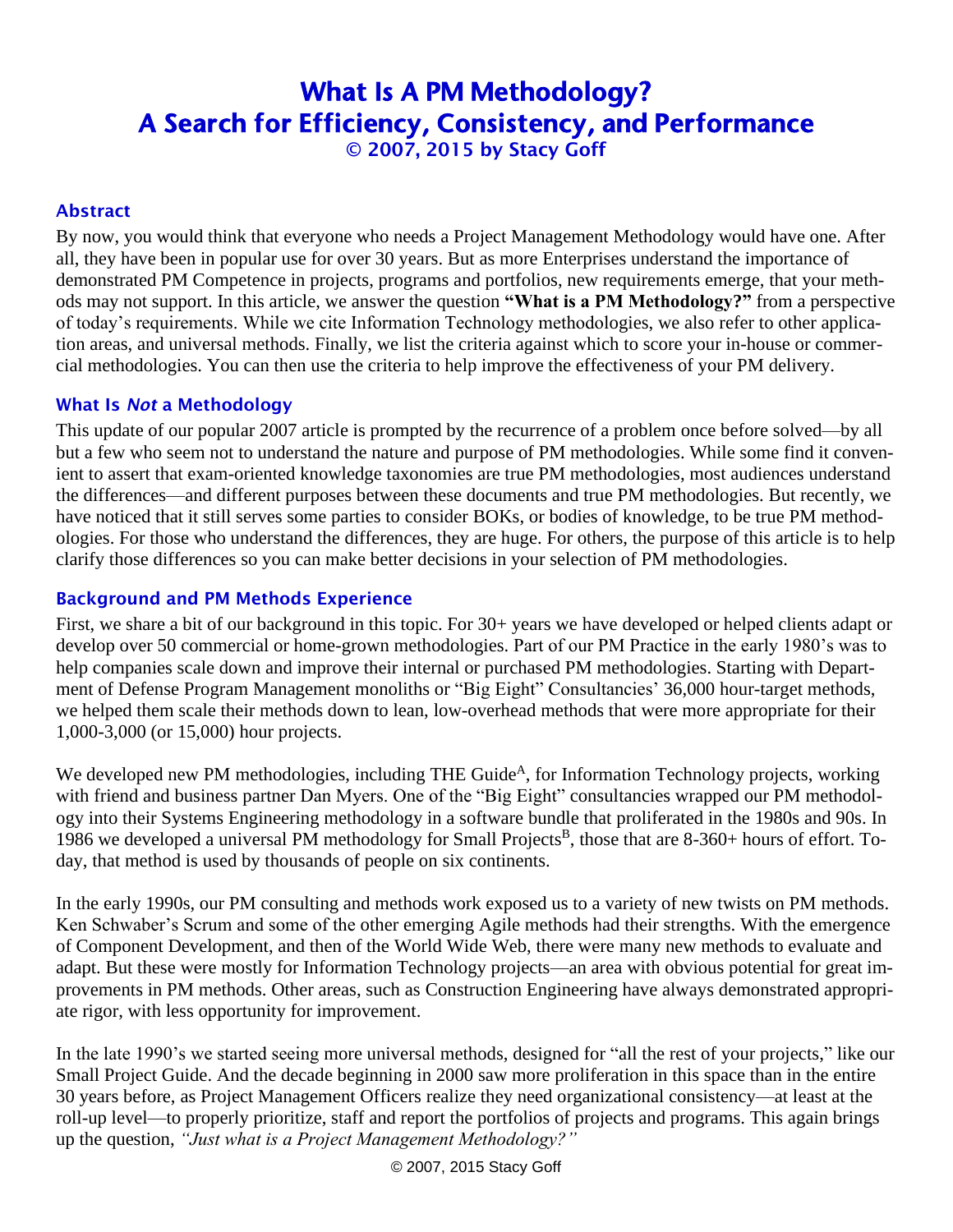#### What Is a PM Methodology?

A Project Management Methodology is a set of appropriate repeatable processes that help introduce consistency, flexibility, and efficiency, while improving quality in managing an enterprise's (or department's) projects. It typically consists of process descriptions, templates, roles and responsibilities, Life Cycles and Work Breakdown Structures, together with other support information.

#### Why Use a PM Methodology?

If we understand what one is, why do I want one? For many reasons, including to:

- Improve alignment of projects to Enterprise Strategy
- Increase competitive advantage, where appropriate
- Produce better business results faster and cheaper
- Help predict staffing requirements on priority efforts
- Improve Management information in the areas of least visibility for most Enterprises
- Assure the best use of Enterprise funds and resources
- Identify knowledge, skill and competence needs
- Improve skill and performance of project teams
- Assure appropriate ownership of process and results
- Improve stakeholder satisfaction with all projects

## What is *Not* a PM Methodology

reference of key areas of *The PMBOK® Guide is not a* knowledge, it falls short as a applied in the right sequence and selection. Unfortunately,

process that people can follow  $\frac{1}{\sqrt{1-\frac{1}{2}}}$   $\frac{1}{\sqrt{1-\frac{1}{2}}}$  to project success. In fact, starting at the front cover and  $\begin{bmatrix} m_{\text{eff}} & m_{\text{eff}} & m_{\text{eff}} \\ m_{\text{eff}} & m_{\text{eff}} & m_{\text{eff}} \end{bmatrix}$  following every page can cause you to fail. Successful projects many people try to use it as one. require skill and experience, *methodology… Unfortunately, many people try to use it as one.*

The PMBOK<sup>®</sup> Guide is *not* a methodology. While it is a good

many people use it as a methodology, and then blame the text when the project fails. There exist other "not a methodology" candidates. Those include Capability Maturity Models and 6-Sigma efforts.

## Why This Resurgent Interest in PM Methodologies?

In part, we can blame "the Prince." PRINCE2, the UK-developed standard, can claim more people certified in project management than any other PM certification. Why is this happening? Because even though the PRINCE2 Certifications are based on Knowledge (and not deep Skill, Behavioral Attributes or Competence), the market appears to perceive that PRINCE 2 applies *relevant knowledge for success*. Other factors include the recent popularity of Enterprise PM and Project Portfolio Management.

While organizational PM improvement has been a focus of our methods for years, it has recently been discovered by many others. Add to this the fact that despite billions of dollars spent globally on PM training—primarily just in knowledge, projects still disappoint their owners and Executives, by failing to provide the intended benefit realization. Another reason for the rise in PM methods' popularity: Increasing rigor in Regulatory Compliance requirements also adds to the demand for consistent process with traceable results.

In addition to these pressures, just think of the opportunity presented by PM methods that apply the full performance suite of Knowledge, Skills, Behavioral Attributes and Competence!<sup>C</sup> But before getting into the details about such a method, let's look at a brief history of PM methodologies.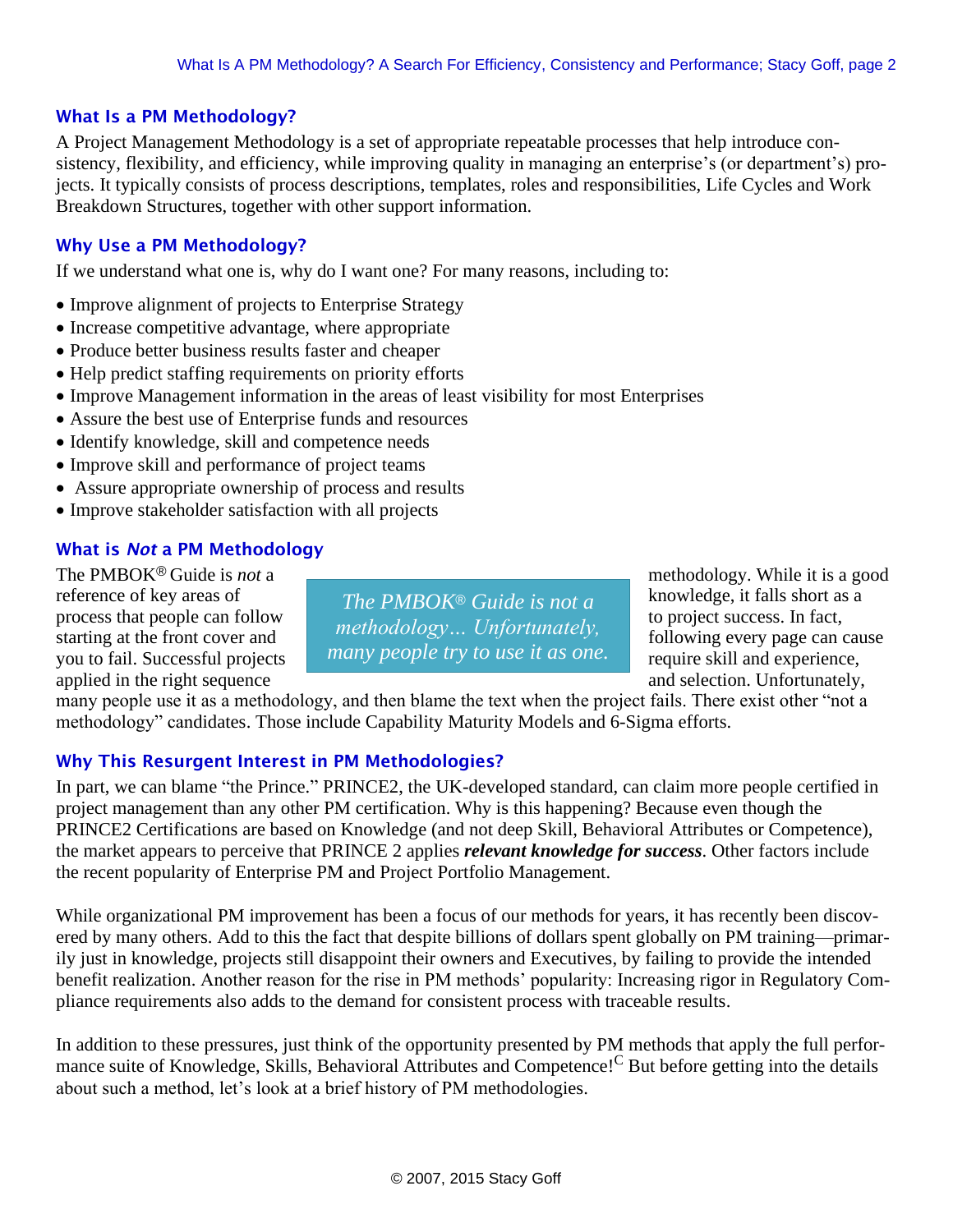## The Moving Target of PM Methodologies

Few people today agree about all the components and structure of a useful PM methodology. In the 1970s we saw *forms-driven* methodologies: Just fill out all the forms, and the project would produce itself. Then in the 1980s most were *process-oriented*; just follow all the steps of the recipe, and everything should come out ok.

With the rise of the lean movements of the early 1990s, many started calling them PM methods, to distinguish them from the forms-driven monoliths of the past. In that era, some of the best were *blended versions* that were *product-oriented*, while retaining useful and supportive forms and processes.

In the new Millennium we have seen the daring *Agilistas* who toss out all the process and forms and rely on the working results to drive the process—and they are right, for some applications, much of the time. But we often have a conflicting need for rigor, resulting from those increasing Regulatory and Governance requirements.

Ironically, little has changed over 40 years in the basic Critical Success Factors for projects. Many of the "New Age" methods require (or even assume) the same factors needed 40 years ago. Typical Critical Success Factors, then and now include:

- Competent project management, including estimating, scheduling and tracking methods, throughout the team;
- Technical performers who are effective in completing their assignments *and* in communicating within and outside the team;
- Effective upper management, who prioritize work well, and assign talent appropriately, so teams can focus on the most important projects with minimum distractions and interruptions; and
- Constant customer involvement.

Some of the most important factors never change!

## Characteristics of An Effective Methodology

An effective Project Management methodology does not produce project success. It merely provides the framework for competent Project Managers and key Stakeholders and Team Members to succeed. Yet there are a handful of characteristics that consistently differentiate an effective and efficient PM method from an ineffective and weak or bloated ones. Those characteristics include:

- 1. Contains guiding processes for those who are new to project work;
- 2. Identifies Key Roles and Responsibilities of all Stakeholders, including Customers or Clients;
- 3. Cites Skills or Competences needed, by Role, by Process;
- 4. Provides useful templates and examples;
- 5. Supplies model project Life Cycles for projects of different types, with more detailed Work Breakdown Structure examples;
- 6. Offers audit checklists to assure proper process, Governance and results;
- 7. Is customizable by Enterprises and teams;
- 8. Is fully scaleable, for projects of different sizes;
- 9. Is tool-neutral: works well with all PM power tools;
- 10. Offers ranges of rigor for different project needs;
- 11. Saves more effort and time than it costs.

We expand upon these characteristics below. After reviewing the list, we suggest that you compare your current PM methods to this list, and evaluate how well they demonstrate these characteristics. We are also interested in your suggestions for additions to the list. After all, most of the best long-life methods are designed for tomorrow's needs, not just to correct the sins of the past. And now, we offer more detailed explanations for the above list of characteristics.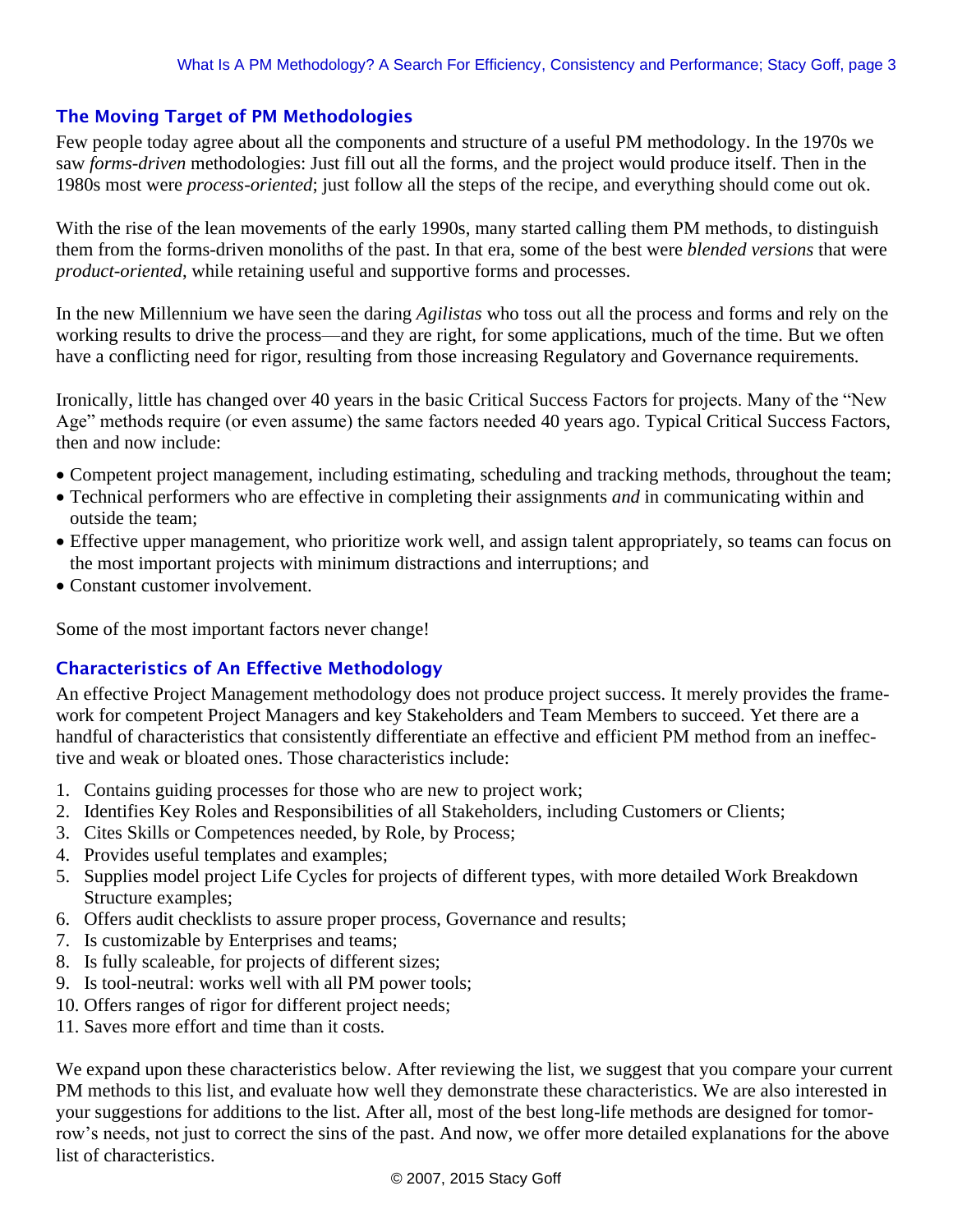# Consistent Characteristics in Detail

## *1. Contains Guiding Processes*

Who is the user of today's PM methodology? It is clear that the stakeholder list moves beyond Project Mangers, to include Team Members, internal and external Customers, End Users, Project Management Office consultants, Sponsors, and Executive Managers. And within this list, each stakeholder has some level of appropriate use. But the primary target for any methodology is those people who are performing work on the project, whether in managing it, making key decisions about it, or delivering the results.

And here is an irony: Even with the best methodologies, many target users tend to use them in full for just the first 3-5 times. And the first several of those times, they are still learning them and not effectively applying them. After the fifth (or so) time, most people have fully integrated the philosophy and approach. Thus the ideal PM Method should have approachable process explanations for beginners (not overwhelming ones), yet be accessible enough for easy reference. Each user, from new team members to Project Sponsor uses it several times, while climbing the learning curve to Skills and Mastery.

## *2. Identifies Key Roles and Responsibilities*

Too often we see PM methods that fail to identify the responsibilities of each role. Some fail to even include such crucial roles as Sponsor (or Project Executive), key resource managers who make prioritization and allocation decisions, and internal and external Customers or Clients. In reviewing our customers' project plans we continually point out the risk/threats these omissions present.

How do these stakeholders know what is expected of them? How much time it will take? How do to know when their results are "good enough?" Unless they are very experienced, they don't know the answers to these questions, and they thus become a failure point. So any decent PM method must identify all the responsibilities each person filling one or more roles should sign up for. For example, the list below shows the Sponsor responsibilities from our universal PM and Business Improvement method for medium and larger projects.

## **The Effective Sponsor's Responsibilities:**

- $\Box$  Establish and maintain the project vision;
- $\Box$  Fund the project or negotiate for funding;
- ❑ Produce or sign off on the Project Charter;
- ❑ Approve and communicate the business case;
- ❑ Assure the project meets business needs, at startup, throughout, and at closure;
- ❑ Represent the project to your Enterprise Executives, keeping them informed and in support of the project effort;
- ❑ Define the Project Manager's authority;
- ❑ Empower the Project Manager and Team;
- □ Assure availability of the right Resources, with the right competences, the right amount of time, especially from the project's Customers;
- □ Serve as project spokesperson for all communication outside the Team;
- ❑ Eliminate roadblocks outside the control of the Project Manager and Core Team;
- ❑ Ramrod or speed approvals (develop a sense of urgency-by-example);
- ❑ Arbitrate disputes, when needed;
- ❑ Provide significant rewards for the Project Team.

Will your Sponsors "sign up" for such responsibilities? If not, who will perform them? And what are the consequences if some go missing? You can see why a Competence-Based PM Method requires Contextual competences, in addition to the Technical ones, just as the IPMA and USA National Competence Baselines prescribe.

© 2007, 2015 Stacy Goff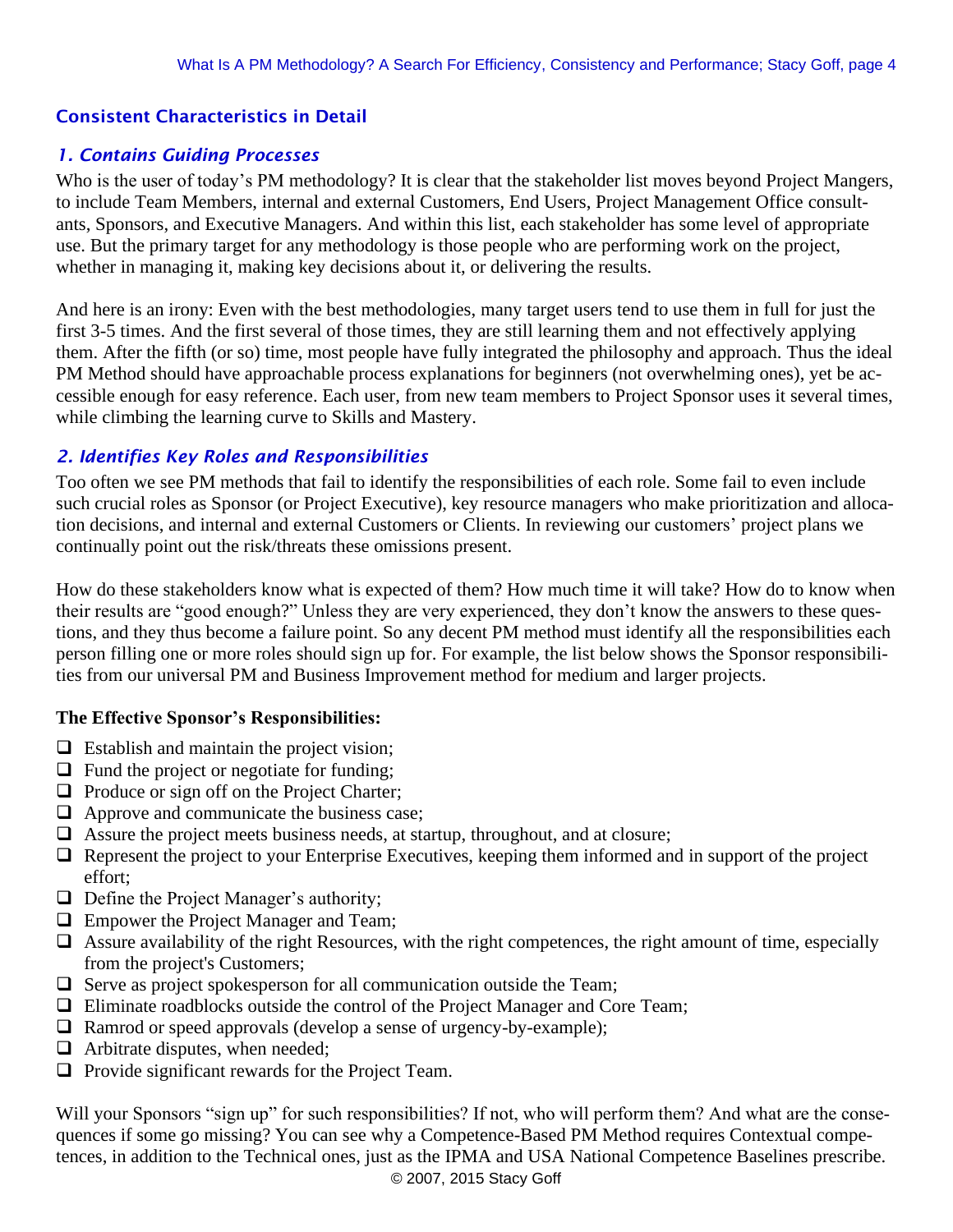## *3. Cites Competences Needed, by Role, Process*

To deliver on the above responsibilities, it is clear that all key project players must have more than PM knowledge. While knowledge is an essential foundation, knowledge by itself does not accomplish anything. It must be applied, to get needed results. Beyond application is clear Competence. That is why my company uses PM CompModel, to identify target Competences and criteria (at varying levels) for all key stakeholders.

Thus your PM method should relate the Competences needed, and the level required to complete each process or result. The consequence: You use this information (together with effective decision-making about priorities and talent allocation) to reduce time, cost and risk/threats, while increasing the quality of results in every assignment in the project.

# *4. Provides Useful Templates and Examples*

About half of all people prefer to review process steps for project assignments that are new for them. That is why a process-oriented method is useful, at least until people no longer require a reference. The other half of all people tends to prefer an output or result-oriented template. Even with outputs such as computer code in an IT project, many of these people prefer to modify something that someone else wrote, so long as it works.

Templates for results are useful for this group of people. What makes them even more useful are two additions:

1) Add annotation or explanations that reduce the need to use a separate process reference. These are especially useful if they can be shown or hidden at will, so they don't distract from the deliverable, when it is complete.

2) Provide completed examples, from your Enterprise, or even better, from your own workgroup. Try as we may, when we have provided example sets, most people find them less useful than internally-produced examples, because "they aren't ours."

We've discovered an interesting aspect of that second point: For some interim results in your Enterprise, such as a Test Plan, 60-90% of it can be re-used in later projects. Thus these example templates can again reduce time, cost and risk/threats, while increasing quality in many parts of the project. Do you see a trend here?

## *5. Supplies Model Project Life Cycles*

Too many Project Life Cycles begin too late, and end too early, to be useful. The actions taken (or failed to be taken) between Concept and formation of the project team determine most of the success or failure of today's projects. Estimates are made based on incomplete understanding of Scope, and a dollar amount or hours of effort is budgeted based on that information. Then too often, the team is held to that very preliminary estimate. Not only should the Life Cycle begin at the beginning, but the early scope discovery should be traceable, and estimates revised, not held firm, at major Stage Gates or Milestones.

Similarly, too many Life Cycles (or *Life Spans* as our friend Max Wideman calls them) end when the team captures their Lessons Learned. Speaking of Max, see his excellent, in-depth article on Life Cycles at his website<sup>D</sup>. Obviously for the Enterprise, the true closure is when you verify Benefit Realization. In too many projects, that never happens, and even when it does there may be fewer benefits than promised, due to inadequate tracking or Change Control. Few people want to explain to Executive Management why benefits fell short!

Worse, full benefit realization may require months or years after project closure, and no one except the Sponsor remains on the team to perform the analysis—the rest were assigned to new projects long ago. That is one set of considerations about Project Life Cycles. Here is another. Different groups in your enterprise may need different Life Cycles, just because of the nature of their business. A Pharma Clinical Trials Life Cycle will differ from a Construction Engineering one.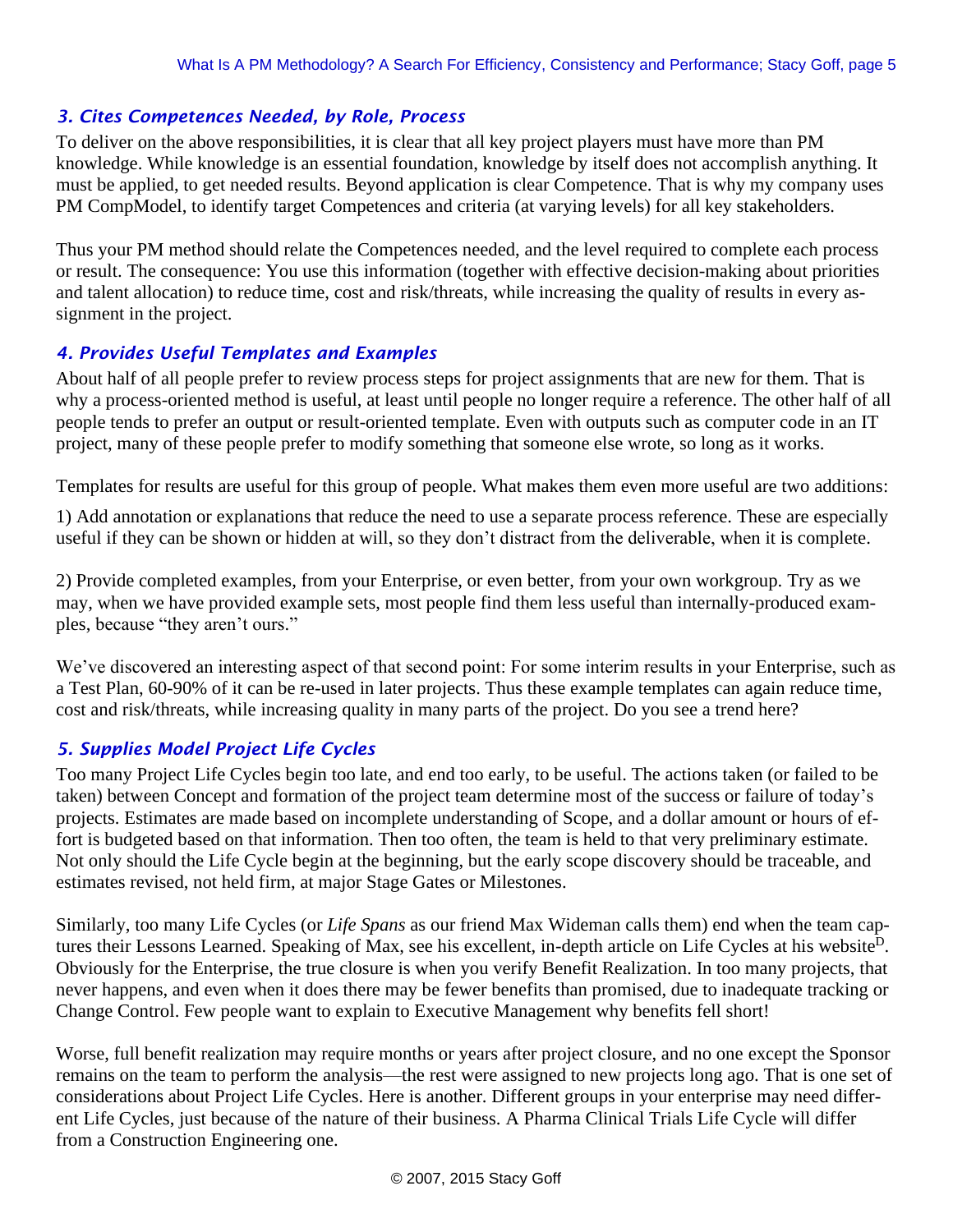An Information Technology Life Cycle may have multiple variants, depending on the technologies applied, whether you buy or build (or outsource), or use classic versus agile methods. And networking is far different than Systems Development; and so on. Within the Life Cycle, the Work Breakdown Structures (WBS) must vary in depth and breadth based on the size of the project. Small, Medium, Large, and *Too-Large* projects (*Too Large* projects tend to cost more per delivered Scope-point, and fail much more frequently) each require a different number of Phases, and different numbers of levels of detail within each phase. And, there is no such thing as the perfect Life Cycle. Example: using a Medium Life Cycle WBS on a Small Project causes far too much overhead in the project.

Sound like chaos? There are solutions. Even with multiple different Life Cycles, savvy Project Oriented Enterprises establish common "roll-up" points, based on similar or identical Major Milestones or Gates throughout all their Life Cycles. This *consistency where needed, and adaptability where required* approach works for almost all Enterprises, and any Universal PM method must support it.

# *6. Offers Audit Checklists*

A consistently applied PM Method assures proper process, Governance traceability and other verifications. But how can you determine that you are using your methods effectively? Especially important: How can you perform this assurance pro-actively, while the work is in-process versus in autopsy mode, when it is too late to correct omissions?

An effective PM Method should provide process, compliance and result audit checklists. Not just yes/no quantitative questions (Does the Project have a Business Case and Charter or Brief?), but *qualitative* questions, that specify the criteria for an adequate result. This approach not only helps guide the team to better outcomes, we also use it to measure progress of implementation for new methodology users. The information, in some cases, is useful as input to a Department Manager's Project Improvement Performance Reviews.

## *7. Is Customizable by Enterprises and Teams*

Customizability is important for a number of reasons, including the obvious: Enterprises have different requirements. We find that if an Enterprise does not feel the need to make even a minimum amount of change, they will probably not succeed with the method. This provides a good early assessment of implementation success. And some want to change too much; those Enterprises often fail, as well.

There is another reason for Customizing: The Enterprise that does the right amount of customizing (typically around 10-15% if it is the appropriate PM Method for them) builds a sense of ownership that is essential for integration and adoption as part of the Enterprise culture. That Change Management process only works if all the right people participate in that customization—not if it is merely done for everyone by the Project Management Office.

See our PM Methods Improvement Plan<sup>E</sup>. It is a methodology for implementing a PM methodology. It explains more about the process and benefits of engaging PM practitioners in adapting the methods they will use. PM Methods Improvement Plan has been used to achieve PM methods improvement by hundreds of companies over the last 35 years.

This need for customization has always existed, but years ago, when the vendor delivered eight 3- inch threering binders it was more difficult than it is today. Still, even with web pages and custom forms in PM Software, customization is not easy. The current popular solutions include either a high-end content management system (hard to learn, hard to use, but very powerful), or a web or Wiki based approach (increasingly popular, but may require external hosting and a constant network connection; sorry remote notebook users). This will continue to be an area of constant change.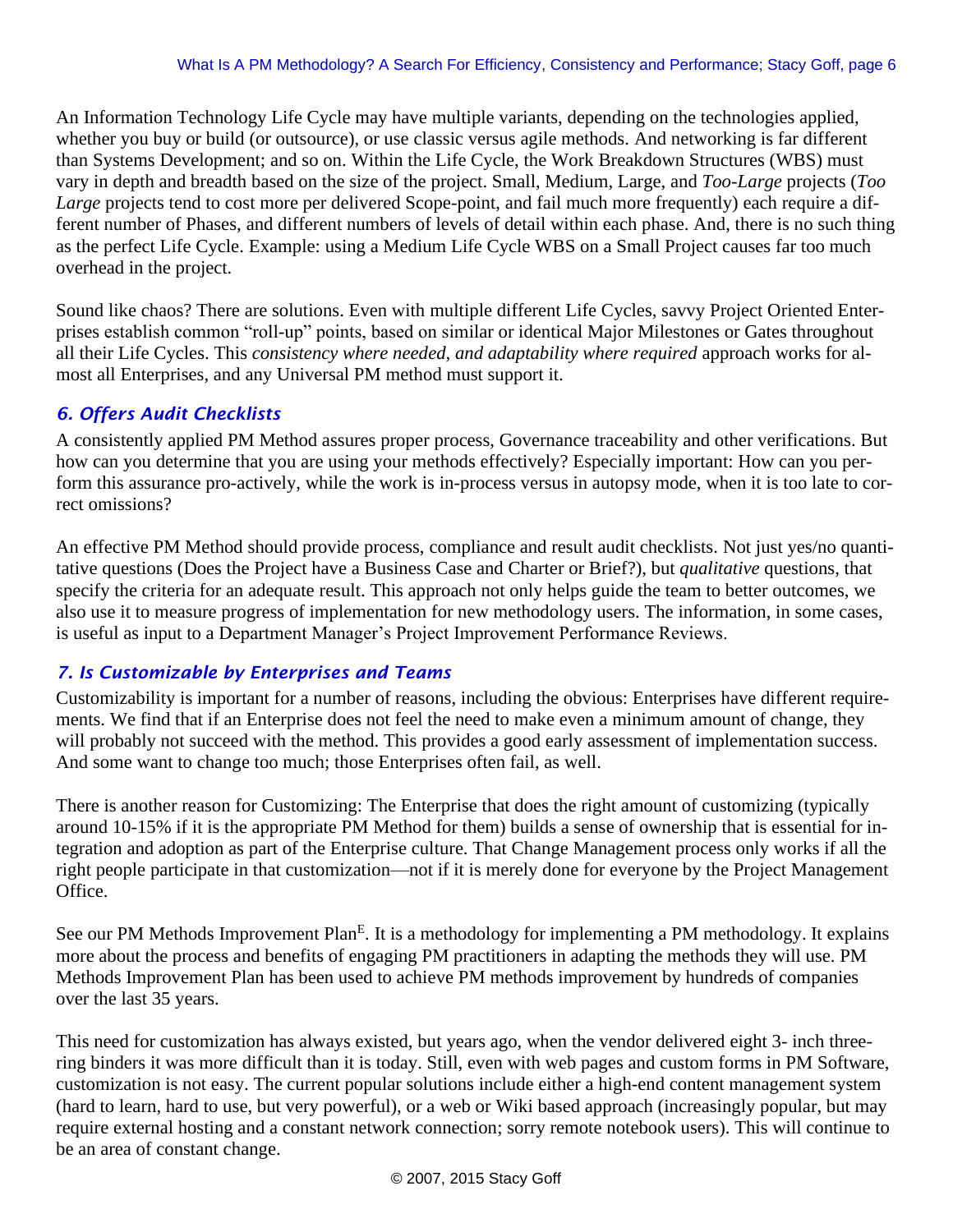# *8. Is Fully Scaleable for Projects of Different Sizes*

Many methodology providers claim that their methods are fully scalable. Most of us discovered in the 1980s how important that is, when the large consultancies claimed that their methods, developed for 35,000 hour projects, were perfectly scalable for 3500 hour projects. Yes, and we have a bridge we can sell you, too! We use a rule of thumb for how much a particular method can scale: 4x or the "fourple factor." Here is an example: a method built for a 2000 effort hour project will work very well for a project that is half or twice as large: 1000 or 4000 hours. It will work, with adjustment, on the one-third or triple-sized effort. And it will consistently fail at the fourple factor. This scalability really means multiple methods for each path through your overall methods suite. And for smaller projects, your teams do much of the same work, but they may have fewer phases or milestones, less-deep work breakdown structures, fewer document templates, and less overall administrative work. *That is scalability.*

#### *9. Is Tool-neutral; Works Well With All PM Tools*

Tool-neutral means you don't have to buy another product to use it. For example, it has been popular in the past to just add process explanations to PM tools such as Microsoft Project. That's fine, for those who already have it (and who can do more than move bars around until it looks good enough for management approval). But what about everyone else, especially now that many companies have 50-70% of their staff involved with projects? We are seeing a new influx of tools that are designated for project management, but are merely mobile or tablet apps for a tiny portion of managing projects. Thus the PM methods must be more flexible, not less-so. Many serious Project-Oriented Enterprises have already invested in industrial strength PM Software. As well, some organizations use non-Windows software (gasp!). We are seeing a broad movement away from proprietary single source solutions, and toward open options. Thus this requirement adds complexity, because any PM Method should use the tools an Enterprise has invested in, but not require additional ones, or additional copies. This has driven us towards web-based solutions.

## *10. Offers a Range of Rigor*

A project to update your department procedures does not require the level of rigor that a project to fulfill a contract commitment requires. A small project does not need as much ceremony and supporting documentation as a medium one does. A very large project may have significant demands for interdepartmental or inter-organization and international coordination, while a medium project may involve a half dozen people within the same office. Your PM Method must provide guidance for the right level of rigor, documentation, review cycles, and approvals—and identify the cases where variances from that guidance is wiser than blind application. Of course, some people avoid all rigor, as a matter of personal style. Even those people can appreciate appropriate rigor when they see the ways that rigor helps them. Similarly, methods that add rigor that fails to help the people doing the work will continue to fail.

## *11. Saves More Effort And Time Than It Costs*

This characteristic is the flip-side of the above item on rigor. Any new method will require more time at first. Training, coaching, monitoring, establishing new baseline and ongoing performance measures all take time. There is also the issue of the Learning Curve. But after the *third time's a charm* use, any effective PM Method must clearly save more time than it requires. And measurably so. This is the greatest place where we have seen Enterprises fail in improving PM Methods: even when they achieve huge savings, they cannot prove it. Or, they cannot separate out the benefits of each of several components implemented concurrently, to see, for example, that one chosen part requires too much effort for the value of the information it provides, thus wiping out much of the Methods gain. Or, the Enterprise fails to establish the new Policies, Roles and Responsibilities that are the prerequisite to any lasting change. The methods can't do it all.

#### Is Methods Benefit Realization Important?

Implementing improved PM methods can cut the cost of your projects and speed benefit realization.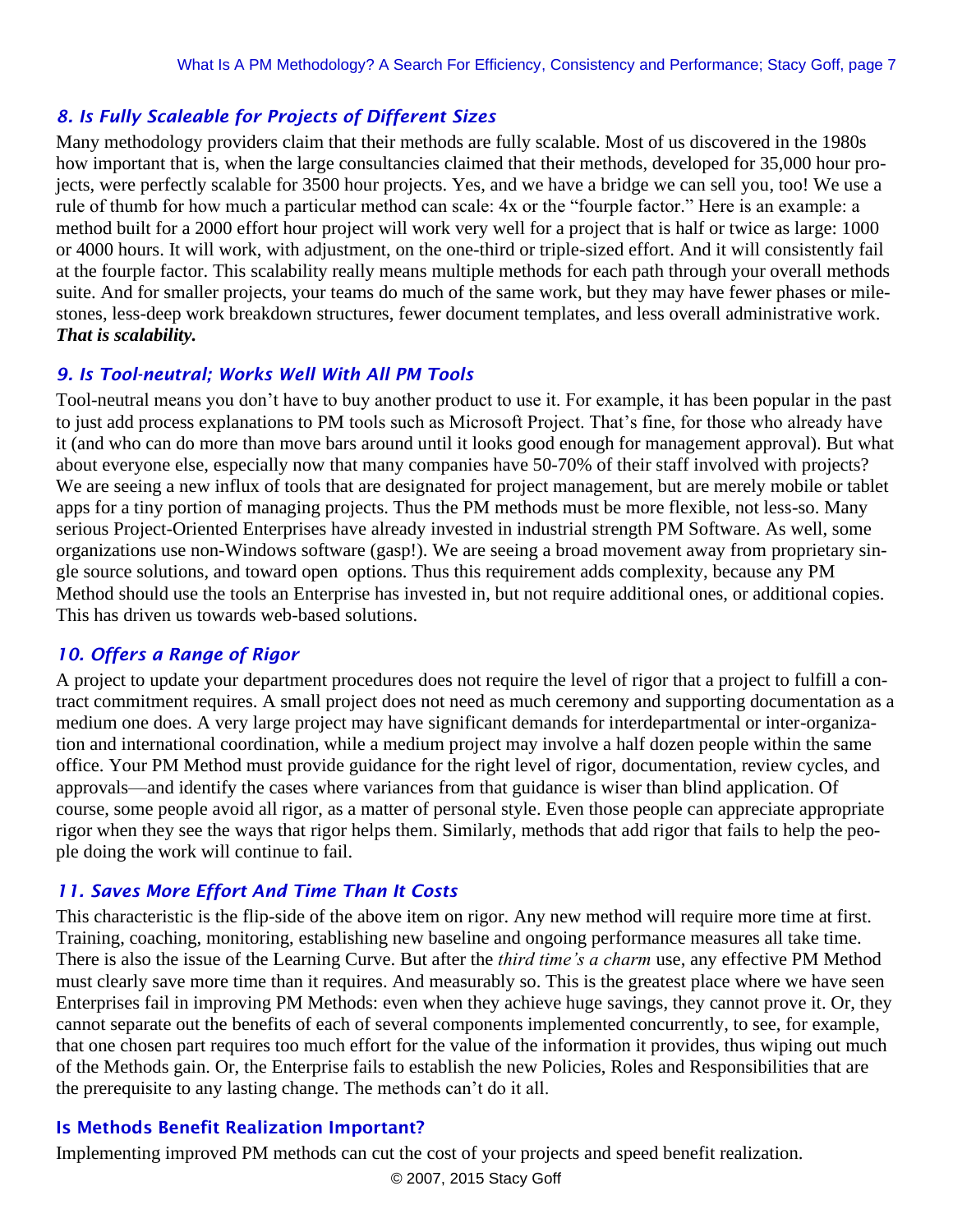Adding the right competences in all stakeholders—especially in manager—doubles the return. Helping the Enterprise to manage the portfolio of projects effectively compounds the benefits again. For those who can measure benefits, the returns can be great.

*Example:* In the early 1990s a consultancy wished to improve their project management effectiveness. We evaluated methods, training, competences, policies, prioritization and staffing practices, tools, and Management evaluation and incentive measurements. We involved their staff in selecting, tuning and rolling out all the needed changes. At the end of three years, their project cost-per-Scope-unit **was 10% of their pre-improvement level**—and they were price leaders when they started.

In other words, they cut their unit cost by 90%, through even smarter Project Management practices. In the final Benefit Realization milestone, the leadership team identified how they could pursue the next 10X improvement. Appropriate PM process helped. In addition to the right processes, executed with competence, the tools, policies, and a compensation system that rewarded managers for results were part of the improvement. They always are. Of course, your mileage may vary.

# **Conclusions**

Project Management methodologies, or PM methods, are once again popular. They seem to come into and out of style each decade. But the most effective Project Oriented Enterprises' PM methods don't ebb and flow with the latest performance improvement fad. Instead, the organizations continue to adapt—and measure the results—of their existing PM methods.

We suggest that you use the information in this article, including the *Characteristics of an Effective Methodology*, to evaluate your PM methods. Then look at ways you can improve your PM methods' effectiveness. You certainly don't want your Project Teams to think you are in favor of process and rigor for its own sake, rather than improved Project Performance, do you?

And again, if you have characteristics to add to the list, let us know. If you have disagreement with our list, we'd especially like to know. Send your comments to us! Or, if you have applied the insights we offer, send us a summary of your actions and results. Perhaps we can craft a case study explaining your successes!

## About the Author

**STACY A. GOFF**, *the PM Performance Coach*, has coached and inspired tens of thousands of project and program managers, and hundreds of organizations, on five continents, for over forty years. A Project Management practitioner since 1970 and consultant since 1982, he has also been a strong contributor to professional organizations such as IPMA® and PMI® since 1983.

He is a co-founder and past-president of IPMA-USA, and 2011-2014 Vice President of Marketing & Events for IPMA, the International Project Management Association. In September, 2015, he was named an IPMA Honorary Fellow.

Goff's interest in project competence and performance began with establishing a PM Competency Center for a nuclear power plant in the early 1980s. It continued with international engagements during the 1980s and 90s as he helped organizations assess and improve their project and program performance.